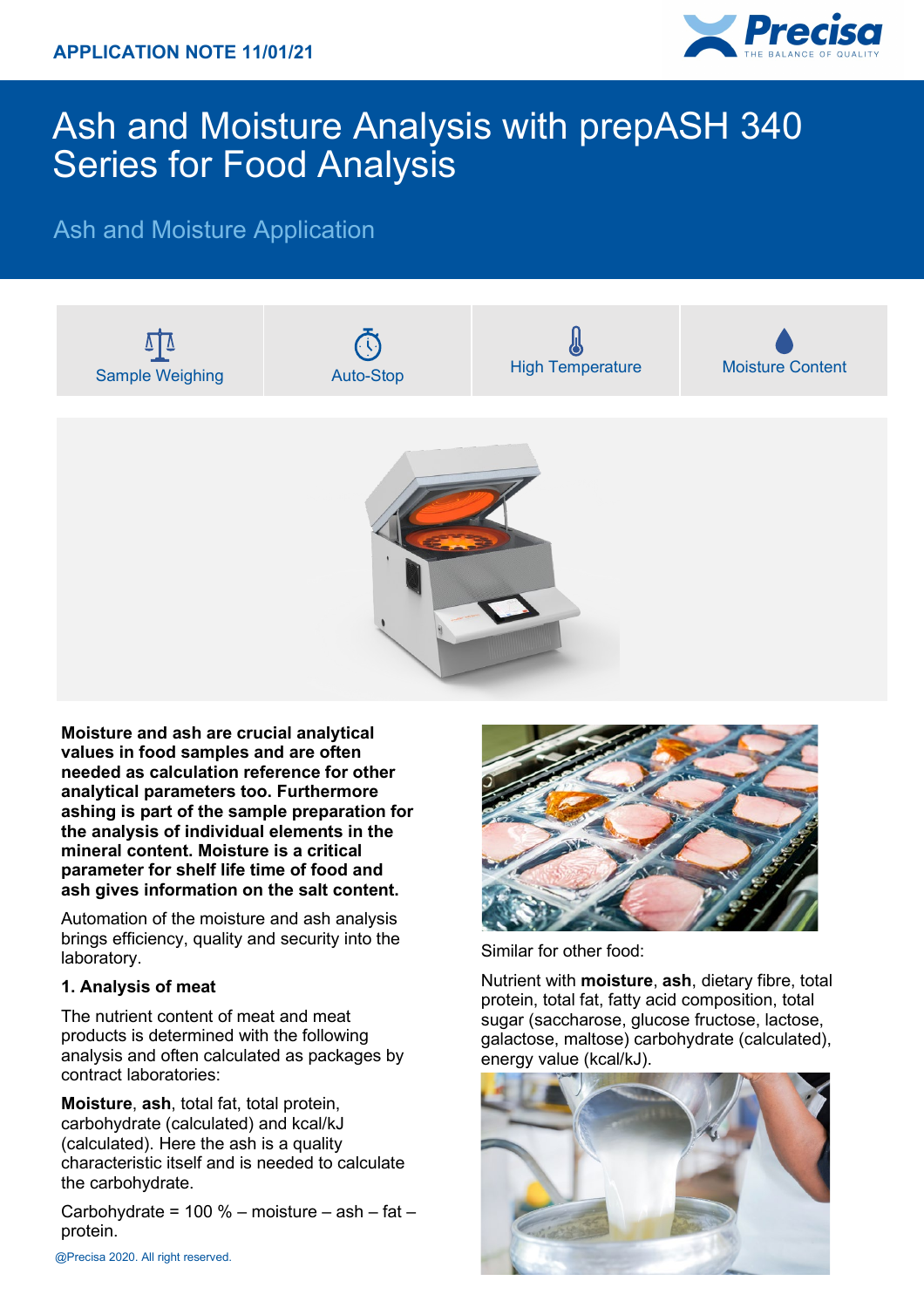

# Ash and Moisture Analysis with prepASH 340 Series for Food Analysis

## Ash and Moisture Application

### **2. Analysis of milk**

Fat and Proteins content are calculated on **dry mass**. Ash gives the totals mineral content of milk: Calcium and phosphorous are the major minerals found in milk. These minerals are required in large quantities by the rapidly growing neonate for bone growth and development of soft tissues.

Calcium and phosphorous mostly are associated with the casein micelle structure. Milk also contains most other minerals found in the body.

#### **3. Analysis of flour/pasta**

The determination of the ash content in flour serves to estimate the degree of the endosperm separation from the bran during milling, i.e. the grade of flour. The more refined the flour the less ash is produced. In pasta production the ash determination of flour is crucial. The grade of milling determines the properties of the flower and therefore the possible use: e.g. pasta or bread.

### **Working Steps of moisture and ash determination**

| <b>Standard Method with oven</b>               | <b>VS</b>  | prepASH                                   |
|------------------------------------------------|------------|-------------------------------------------|
| Annealing empty crucibles for stable weight    |            | possibility to pre-define a "heating out" |
| Measuring tare of crucible one by one          |            | <b>Automatic Procedure</b>                |
| Sampling                                       |            | Sampling                                  |
| Weighing + documentation of each crucible      | Dry Matter | Automatic + entering the sample           |
| Samples in drying over + START                 |            | <b>START PROGRAM</b>                      |
| Removing samples from over + cool down         |            | Results (moisture)                        |
| Back weighing samples, calculation (moisture)  |            |                                           |
| Pre-ashing with rapid incinerator or hot plate |            | Results (ash)                             |
| Samples in muffle furnace                      |            |                                           |
| Removing samples + cooling down in exicator    | Ash        |                                           |
| Calculation and documentation (ash)            |            |                                           |
| Back weighing for stable results (repeat?)     |            |                                           |

The final analysis of pasta contains an ash determination too. This ash contains the minerals from the flower plus the salt given to the dough.

Most food samples have to be dried at 105°C and ashed at 550°C (SLMB) until a stable weight is reached. Flour and some flour products are dried at 105°C or 130°C and ashed at 600°C or 900°C (see special application sheet).